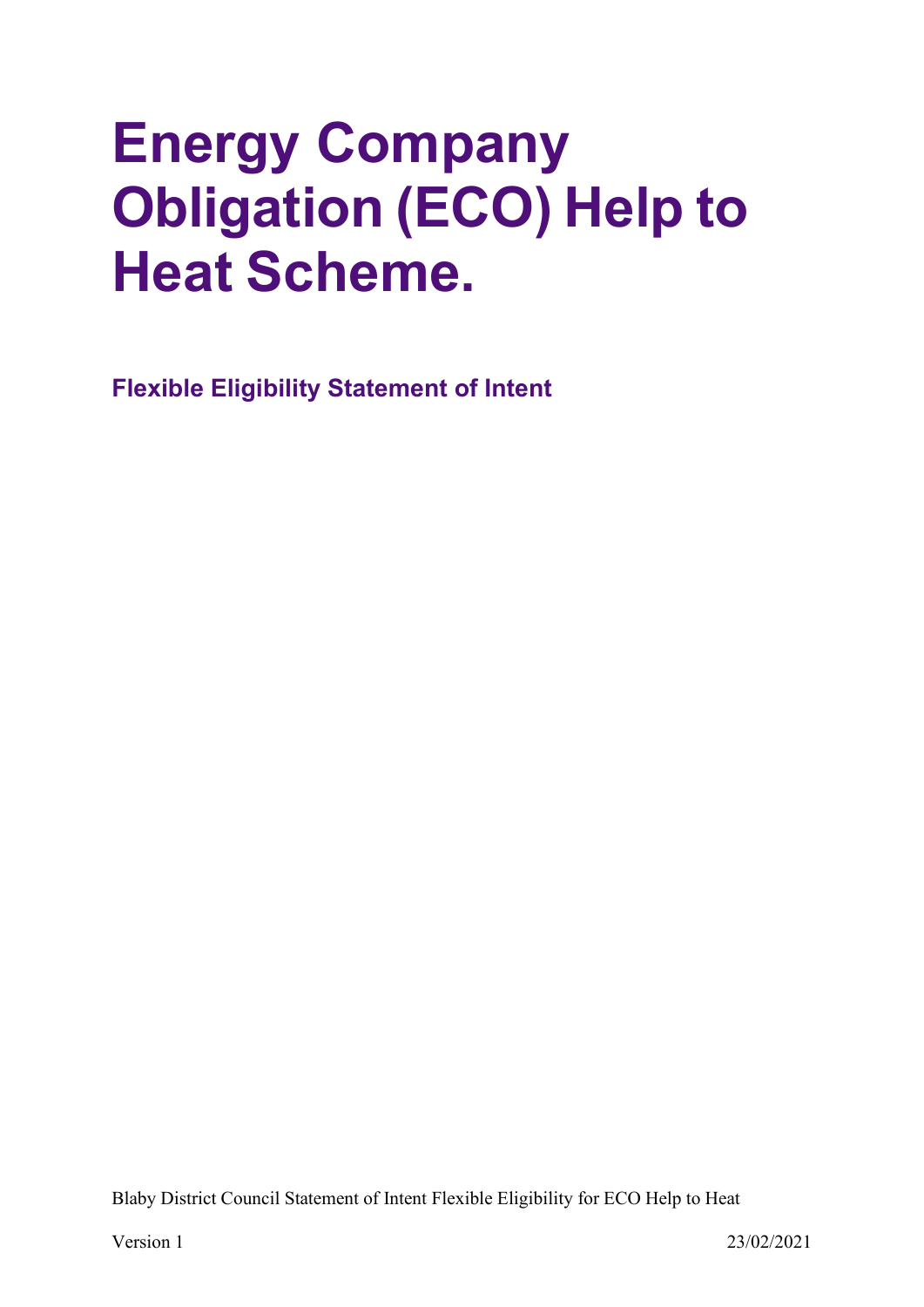# **Contents**

| Defining groups of people living in fuel poverty; in particular those that are not in receipt |  |
|-----------------------------------------------------------------------------------------------|--|
| Defining people living on low income and vulnerable to the effects of living in cold home.    |  |
|                                                                                               |  |
|                                                                                               |  |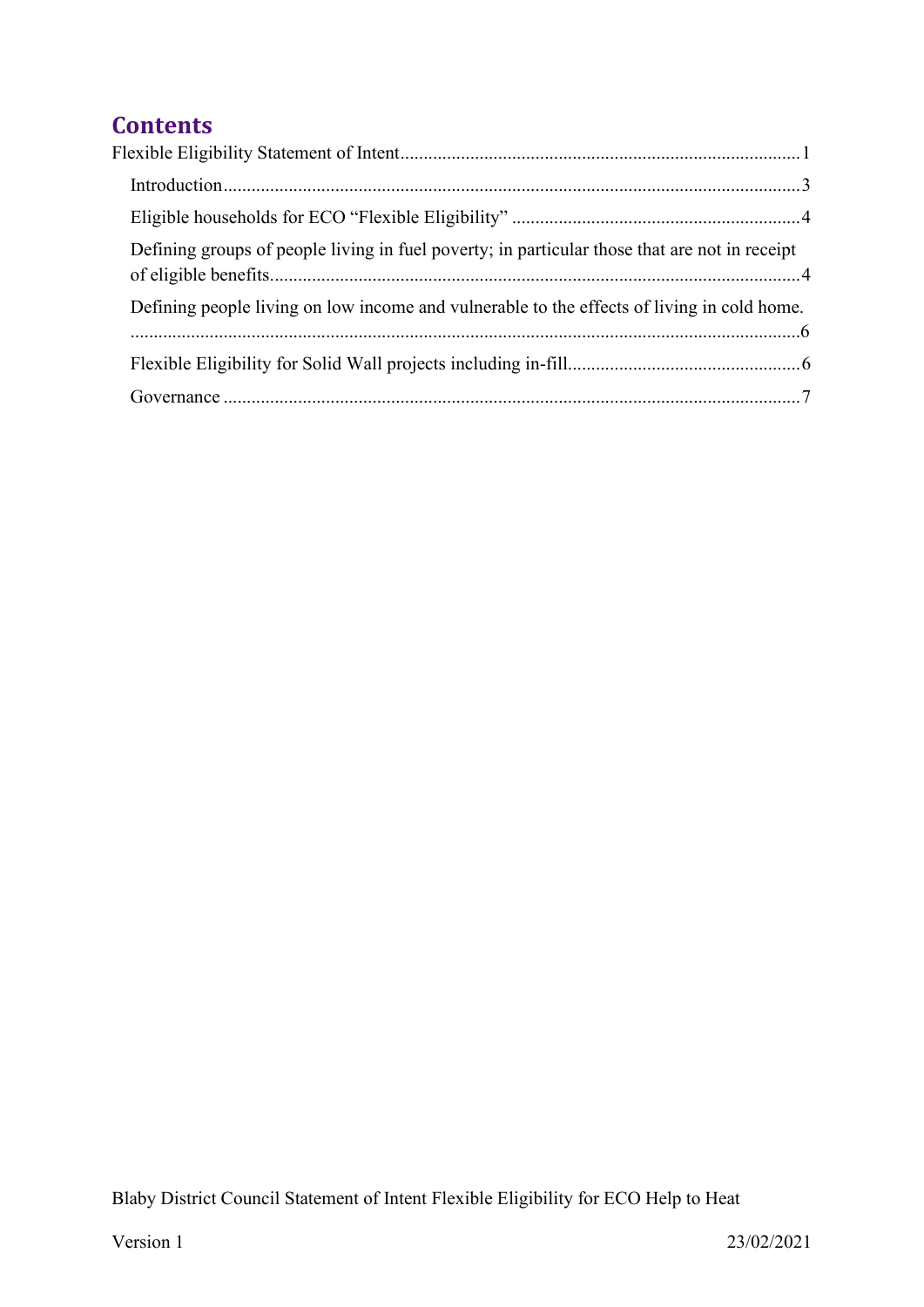#### <span id="page-2-0"></span>**Introduction**

The Government wishes to see a greater proportion of the energy efficiency measures targeted towards fuel poor households. In 2011 the Government introduced a new definition for fuel poverty, which relates to those with low incomes and high heating costs. In general fuel poverty is targeted at those on specific benefits. However, the Government have realised that there are groups of vulnerable people who may be at risk of fuel poverty and has allowed local councils to identify groups in their local area that could be considered at risk of fuel poverty. These groups may be defined as part of flexible eligibility criteria, which would allow them access to ECO funding if available.

The Government initially introduced flexible eligibility criteria for the ECO: Help to Heat programme April 2017 to September 2018. The ECO3 - 2018 to 2022 has confirmed the role of flexible eligibility, to ensure that Local Authorities can use their local knowledge to target the most vulnerable households in their area.

Blaby District covers an area of urban and rural Leicestershire to the south west of the City of Leicester. Whilst it is a reasonably prosperous district, there are pockets of deprivation and areas where fuel costs are high due to a lack of access to mains gas.

In addition Blaby District has a high percentage of over 65's (20% of population) and this is increasing at an above average rate.

Blaby District Council has recognised that fuel poverty is an issue within the district. Overall the number of people in fuel poverty has been slowly dropping, but over 3,000 homes are estimated to be in fuel poverty

| Year | Number of Households in | Percentage |
|------|-------------------------|------------|
|      | fuel poverty            |            |
|      | (Low income High cost   |            |
|      | (LIHC) indicator)       |            |
| 2011 | 4,274                   | 11.1%      |
| 2012 | 3,795                   | $9.6\%$    |
| 2013 | 3,142                   | 8.0%       |
| 2014 | 2,844                   | $7.2\%$    |
| 2015 | 3,973                   | 10.0%      |
| 2016 | 3,621                   | $9.1\%$    |
| 2017 | 2,854                   | $7.0\%$    |
| 2018 | 3,433                   | 8.4%       |

Table 1. Number of households in fuel poverty in Blaby District.

Blaby District Council has had a number of local and county wide projects that have targeted energy efficiency measures in homes, but defining local "vulnerability to fuel poverty" eligibility criteria will help to target further support toward the most vulnerable.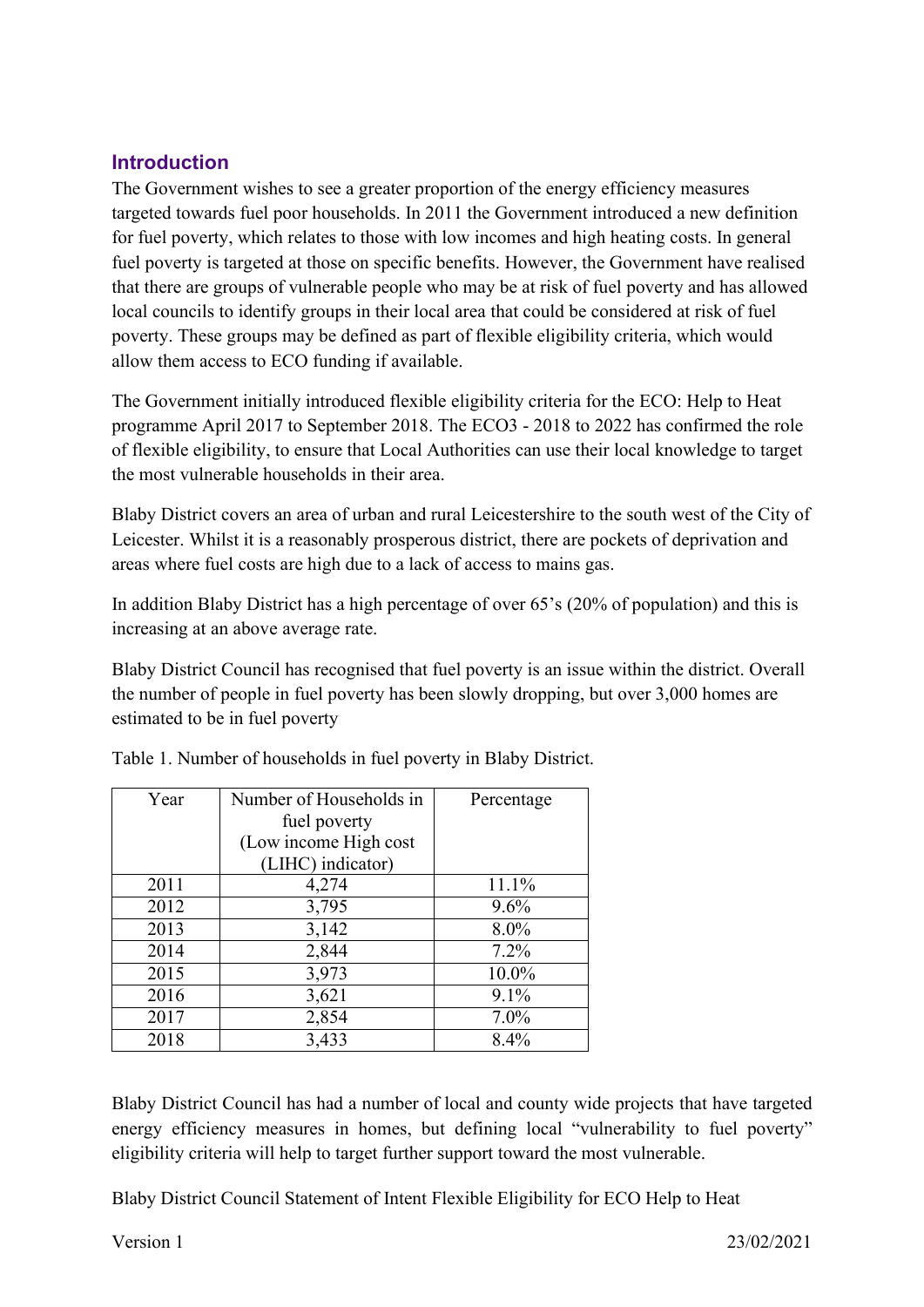### <span id="page-3-0"></span>**Eligible households for ECO "Flexible Eligibility"**

Under the flexible eligibility scheme up to 25% of funding could be available to support Local Authority designated schemes where residents are defined as eligible through a Statement of Intent. There are two main categories

- a. People living in fuel poverty, in particular those not in receipt of eligible benefits
- b. People living on a low income and vulnerable to the effects of living in a cold home

In addition, a proportion is available to non-fuel poor homes for solid wall insulation in flats or as infill in terraced housing or semi-detached.

#### <span id="page-3-1"></span>**Defining groups of people living in fuel poverty; in particular those that are not in receipt of eligible benefits.**

The Fuel Poverty Strategy identifies groups who are most at risk of being in fuel poverty. They are:

- Households that are off the gas grid
- Households living in properties built with solid walls (hard to heat)
- Households paying for electricity and gas by pre-payment meter
- Households in privately rented accommodation
- People living in park homes are particularly vulnerable to being in fuel poverty
- People living in very large homes
- Single parent families
- Families with adults out of work

In order to assess householdsin Fuel Poverty, households will be assessed based on low income and high cost.

Therefore to qualify households should have a remaining disposable income (after paying the rent or mortgage where applicable) as less than the figures shown within Table 1 shown below.

| <b>Household Composition</b> | <b>Annual Household Income (£)</b> |
|------------------------------|------------------------------------|
| 1 Adult                      | £9,300                             |
| and 1 Child                  | £12,200                            |
| and 2 Children               | £15,000                            |
| and 3 Children               | £18,000                            |
| and $4+$ Children            | £21,000                            |
|                              |                                    |
| 2 Adults                     | £15,200                            |
| and 1 Child                  | £18,200                            |
| and 2 Children               | £21,100                            |
| and 3 Children               | £24,100                            |
| and $4+$ Children            | £26,800                            |

Table 2. Fuel poverty low income composition Table

And a home heating points score of 40 points or more as shown in Table 22below: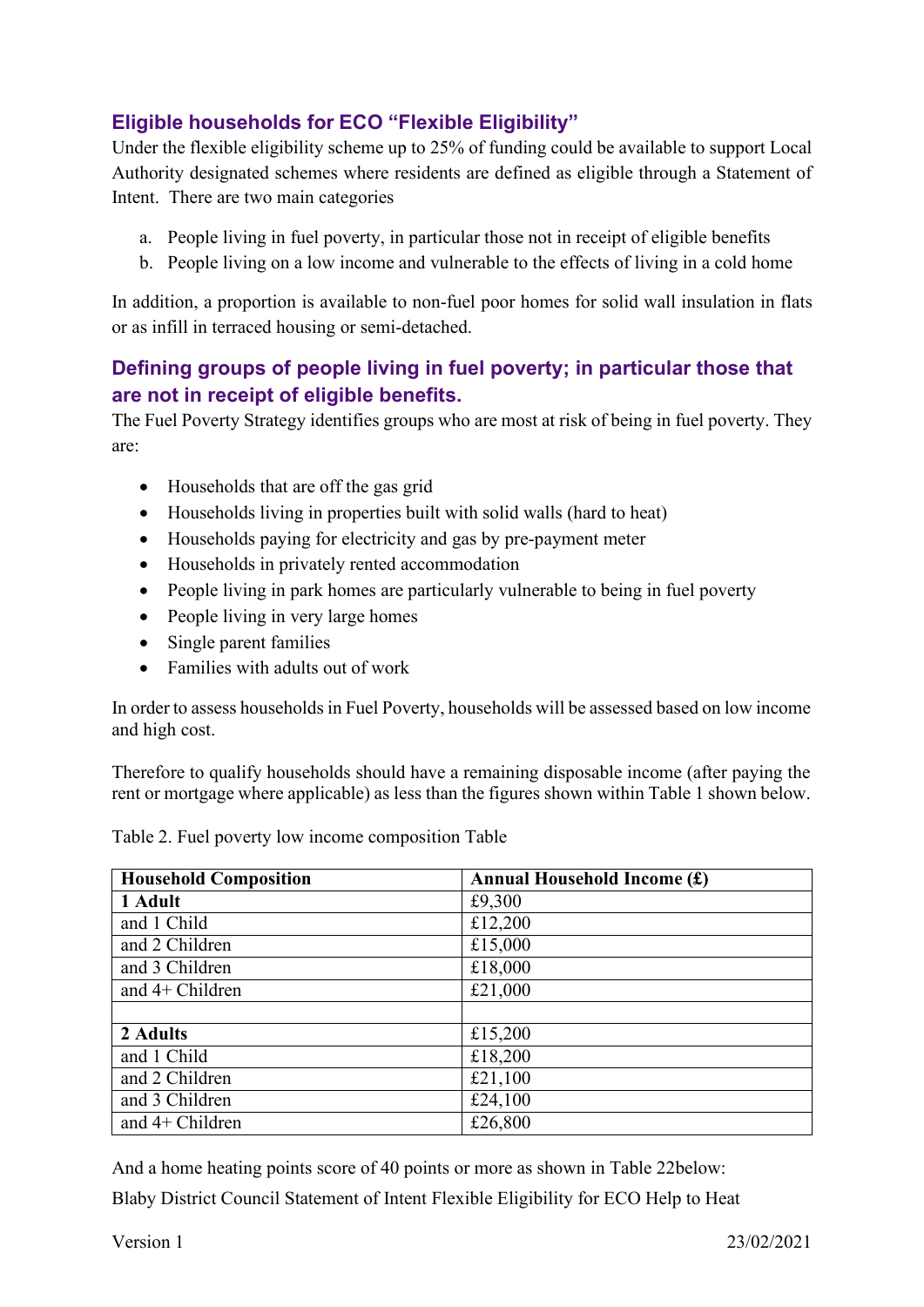| Table 3. Home heating score points allocation table |  |
|-----------------------------------------------------|--|
|-----------------------------------------------------|--|

| Question                                                         | Response                                                        | Score            |
|------------------------------------------------------------------|-----------------------------------------------------------------|------------------|
| High Heating Costs - How many<br>bedrooms are there in the home? | 1                                                               | $\overline{0}$   |
|                                                                  | $\overline{2}$                                                  | 15               |
|                                                                  | 3                                                               | 35               |
|                                                                  | $4+$                                                            | 40               |
| High energy costs - payment<br>method                            | Direct debit                                                    | $\overline{0}$   |
|                                                                  | Monthly or quarterly standard<br>credit <sup>1</sup>            | 15               |
|                                                                  | Pre-payment                                                     | 35               |
| Fuel Poor - Tenure                                               | <b>Private Rented</b>                                           | 25               |
|                                                                  | <b>Owner Occupier</b>                                           | 10               |
|                                                                  | Registered Social Landlord                                      | $\overline{0}$   |
| High Fuel Costs – Does the house<br>use a boiler                 | Yes                                                             | $\theta$         |
|                                                                  | N <sub>o</sub>                                                  | 15               |
| High Fuel Costs - Was the house<br>built before 1976             | Yes                                                             | 25               |
|                                                                  | N <sub>o</sub>                                                  | $\overline{0}$   |
| High Fuel Costs – Fuel Type for<br>heating?                      | <b>Mains Gas</b>                                                | $\overline{0}$   |
|                                                                  | Electricity                                                     | 35               |
|                                                                  | Other                                                           | 15               |
| High Costs and Fuel Poor - Park<br>Home                          | Yes                                                             | 15               |
|                                                                  | No                                                              | $\boldsymbol{0}$ |
| Fuel Poor - family make up                                       | Single Adult and one or more<br>dependent children <sup>2</sup> | 10               |
|                                                                  | Two adults and one or more<br>dependent children                | 5                |
|                                                                  | Property is under-occupied<br>home                              | 30               |
| High Fuel Costs - EPC rating                                     | EPC rating E, F or G                                            | 20               |

<sup>&</sup>lt;sup>1</sup> Payments made on energy used in preceding period

<sup>&</sup>lt;sup>2</sup> Children under 18 are classed as dependant.

Blaby District Council Statement of Intent Flexible Eligibility for ECO Help to Heat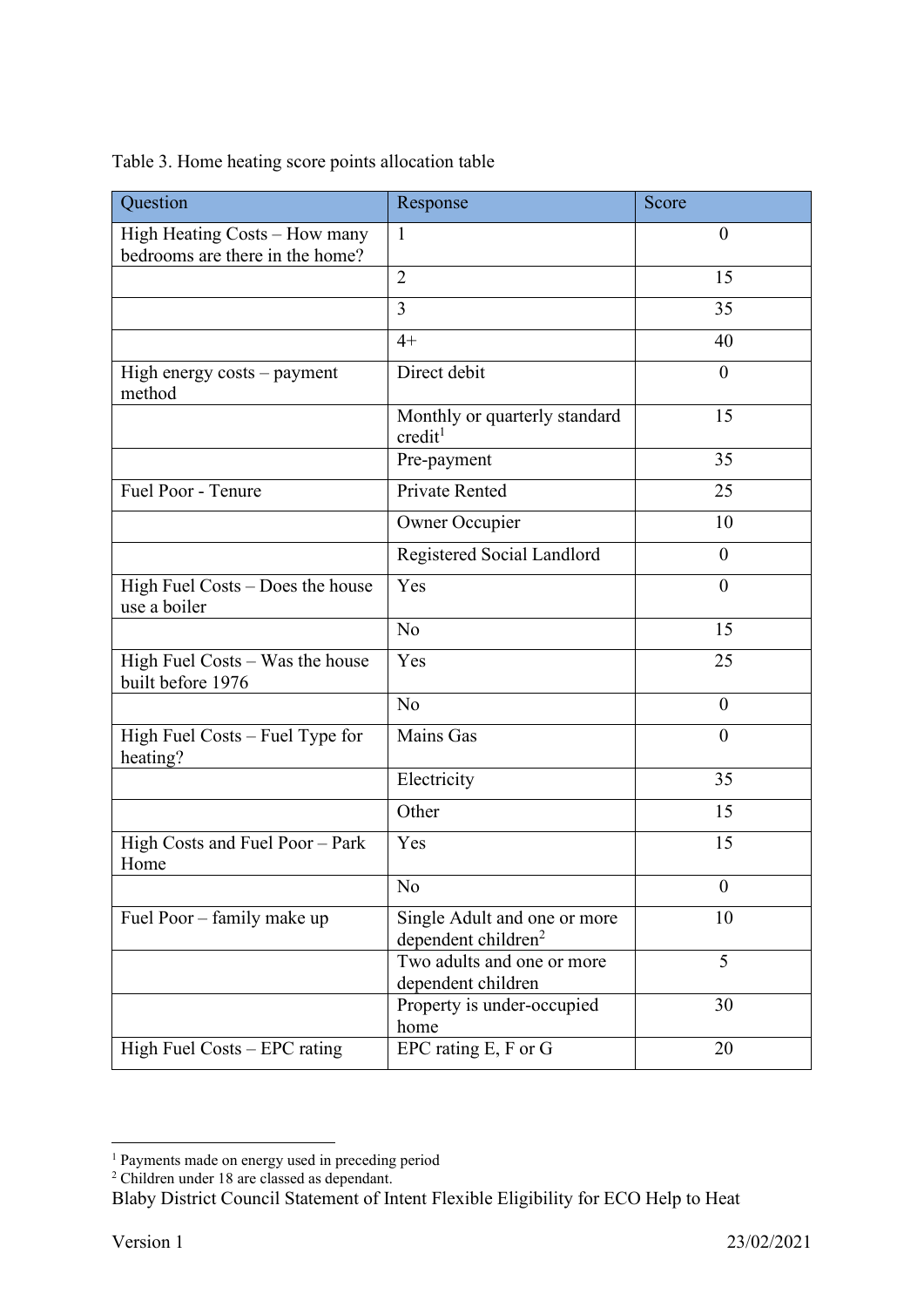## <span id="page-5-0"></span>**Defining people living on low income and vulnerable to the effects of living in cold home.**

NICE guidelines on excess winter deaths and the health risks associated with cold homes identify a wide range of people who are vulnerable to the effects of a cold home, including those with heart and lung conditions, older people at risk of falling or those with mental health conditions.

Households will qualify under the eligibility criteria if they are low income and vulnerable to the effects of the cold. Therefore households must have an income below the income **composition table above (see Table 1)** and have an occupant who is vulnerable to the cold as outlined in the guidelines, specifically:

- Recent hospital admissions due to a fall
- Respiratory disease (COPD, asthma)
- Cardiovascular disease (e.g. ischaemic heart disease, cerebrovascular disease)
- Moderate to severe mental illness (e.g. schizophrenia, bipolar disorder)
- Substance misusers
- Dementia
- Neurobiological and related diseases (e.g. fibromyalgia, ME)
- Cancer or terminal or life limiting illness
- Limited mobility
- Haemoglobinopathies (sickle cell disease, thalassaemia)
- Severe learning disabilities
- Autoimmune and immunodeficiency diseases (e.g. lupus, MS, diabetes, HIV)
- Musculoskeletal conditions (e.g. Osteoarthritis, Rheumatoid arthritis)

In these cases either proof of age or for a health condition, a letter from a GP or hospital or a referral through a medical professional will be accepted as proof of meeting the eligibility criteria.

In addition, those identified through the Lightbulb project, as at risk of re-admittance to hospital because of a cold home, will also be included.

#### <span id="page-5-1"></span>**Flexible Eligibility for Solid Wall projects including in-fill**

Non fuel poor households will be supported to take advantage of "in-fill" projects where the minimum number of vulnerable households is met, in accordance with the guidance, specifically:

- In the same terrace
- In an immediately adjacent building
- In the same building as a household that meets fuel poverty criteria